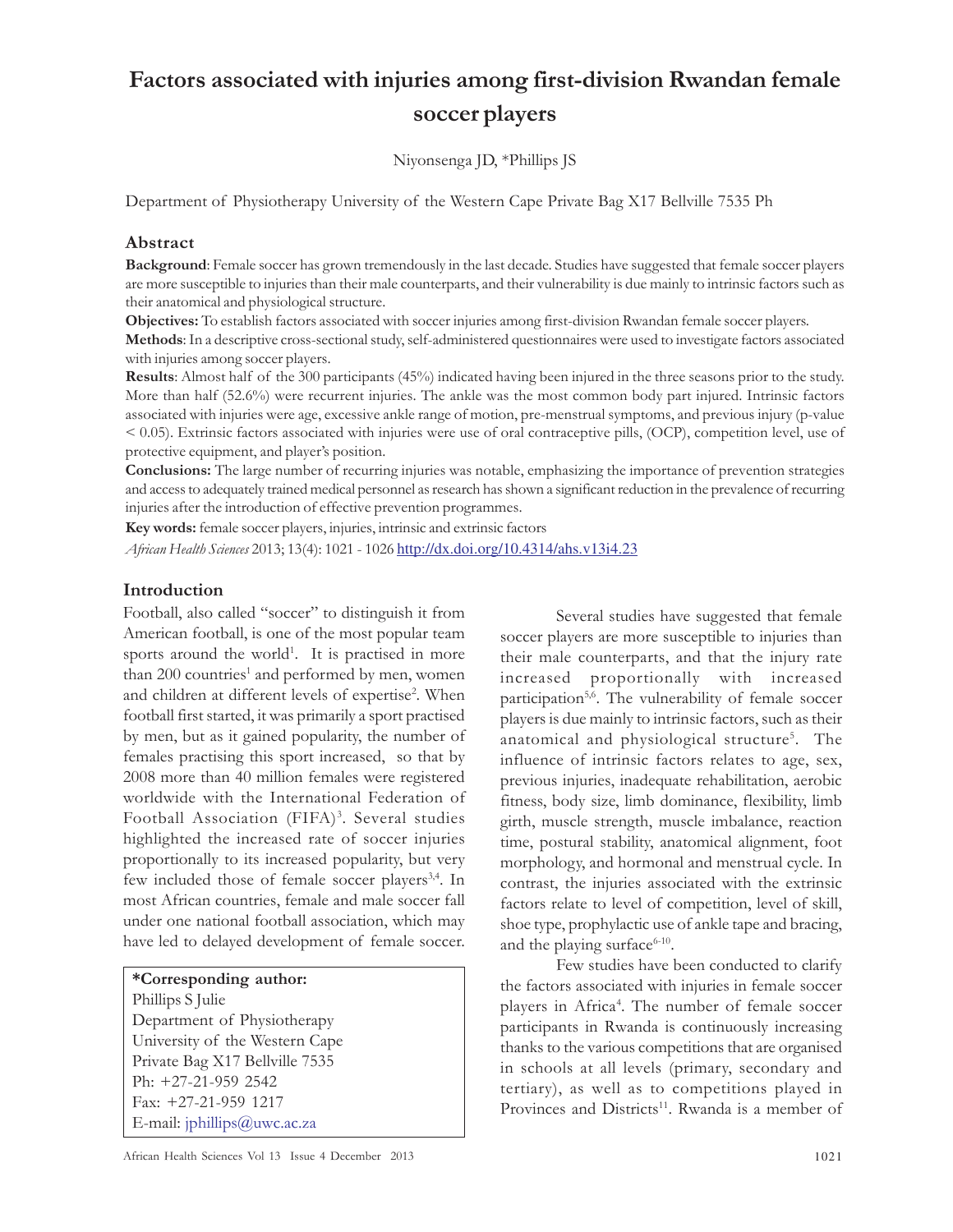the African Confederation of Football (CAF) and has been affiliated to the International Federation of Football Associations (FIFA) since 1976<sup>12,13</sup>. Fédération Rwandaise de Football Association (FERWAFA) is the national board controlling soccer for both males and females country-wide in Rwanda. Female soccer is only played in the first division at national level, which consists of 12 teams, and the majority of them originate from urban areas.

Even though the number of participants is extremely low compared to the numbers in developed countries, the rate of injuries related to soccer is extremely high, which might be due to the various intrinsic and extrinsic factors predisposing female players to injuries<sup>14</sup>. Poor rehabilitation and lack of follow-up processes are often responsible for recurrent injuries. Adding to these are negligence and a lack of preventative measures against injuries, a low level of knowledge among soccer trainers, and inadequate high-quality training<sup>14</sup>. Therefore the overall aim of this study was to establish the factors associated with injuries among first-division soccer players. The specific objectives of the study were: to establish the prevalence of injuries among players; to establish the location and re-occurrence of injuries; and to establish the association of selected intrinsic and extrinsic factors with injuries. The injury definition used for this study was "damage to the body sustained during practice or game sessions causing absence from at least the following practice and/or game session"<sup>15</sup>.

## Methods

## Research Design

A cross-sectional study design using quantitative methods was used to investigate factors associated with sports injuries in first-division Rwandan female soccer players.

Study sample and location

This study was conducted in Rwanda among the first-division female soccer teams. These teams are all similar with regard to the locality of their players as well as the players' age and background. All 12 soccer teams in the first division were approached to participate in the study (23-30 players per team). Prior to approaching teams, ethical clearance was obtained from the UWC Research Grants and Study Leave Committee. Permission was also obtained from the Ministry of Sports in Rwanda, FERWAFA and the soccer team managers of the first-division teams. All teams were contacted at their training camps as the agreed and most convenient time. All participants were informed about the study and asked for their voluntary participation. Written informed consent was given by each participant. The researchers ensured anonymity and confidentiality to all the participants. They were assured that they had the right to withdraw from the study at any time. Research instrument

A self-administered questionnaire including closed-ended questions, which had been used by researchers in previous research, was used as is to collect data from players<sup>6</sup>. The instrument requested socio-demographic data such as age, occupation, player position, number of years participating in soccer and information regarding previous injuries sustained. Injuries sustained in activities other than soccer games/practice sessions were excluded. Information such as time of injury, mechanism and location of injury was also collected. In addition, use of protective equipment and details regarding menstrual cycles and oral contraceptive use were also requested. The research instruments were translated into French and Kinyarwanda as the commonest languages used by participants, and thereafter, backtranslated by two independent translators to further enhanced the validity and reliability of the instrument. The questionnaire was then sent to experts in the field of female soccer injuries, to ensure content validity. To ensure that the instrument was reliable, a pilot study with 20 female soccer players participating at the provincial level was conducted. The instrument was re-administered to the same group of players two weeks later, to check its consistency.

#### Procedures

The researchers and trained research assistants commenced with the data collection subsequent to permission being granted. Each team was visited twice; the first day was used to explain the procedure, and clarify and distribute the questionnaires. On the second day, range of motion of the knee and ankle and measurements of height and weight was done and recorded. In addition questions from the participants were answered, players were referred for follow-up medical and related attention, and preventative and rehabilitative advice were given.

The research assistants were qualified physiotherapists. All research assistants received training with regards to measurements of height, weight and range of motion to ensure standardized procedures. The body weight and height of each player were measured and recorded. Joint range of motion of the knee and ankle was also measured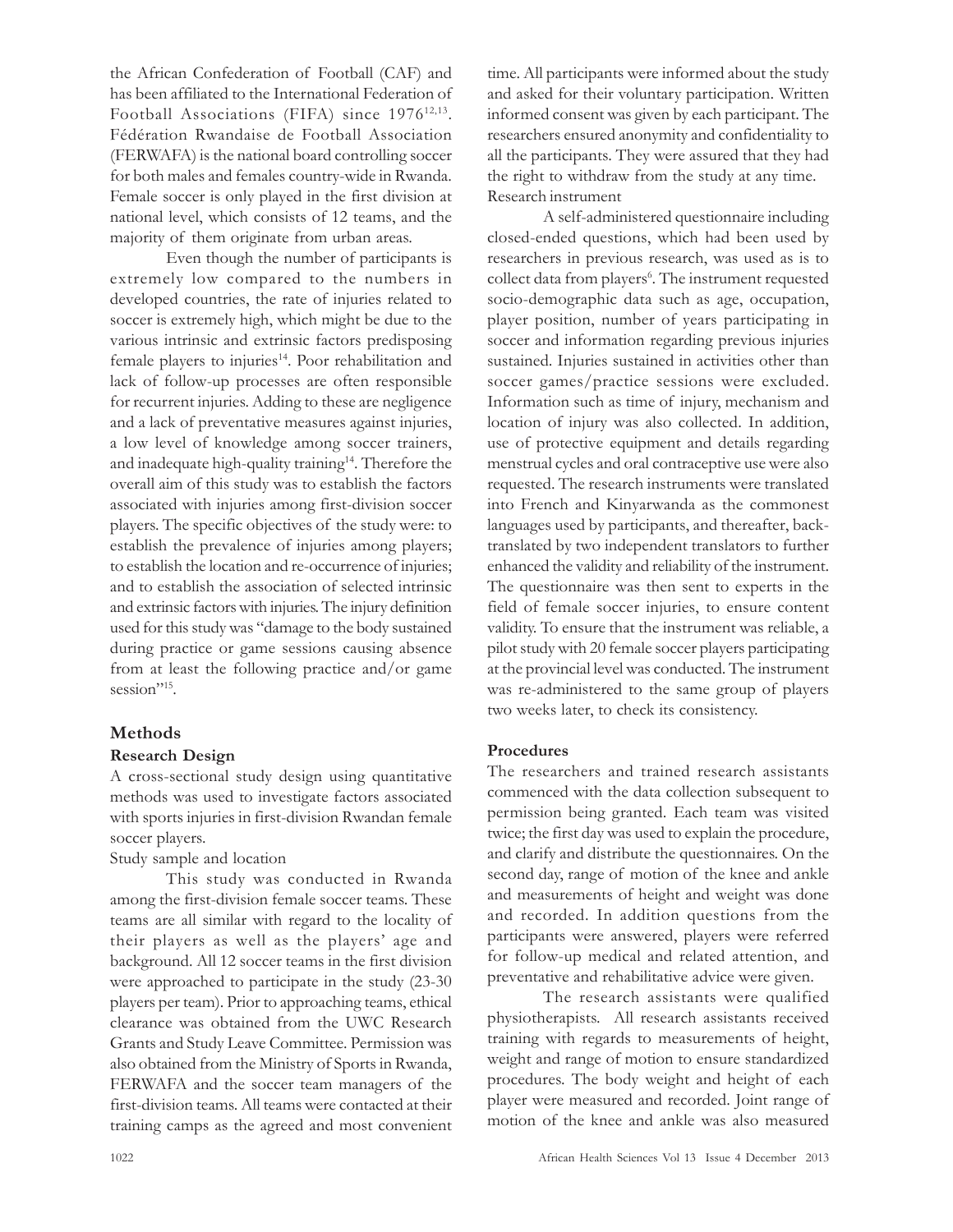with the use of a goniometer. Knee extension was measured with the participants sitting on the edge of the table with the popliteal fossa away from it and their legs dangling free. One hand grasped the leg at the ankle joint and the other hand in the popliteal fossa to act as a fulcrum and unlock the knee. Ankle dorsiflexion was also measured in the same starting position as with knee range of motion. In this position the gastrocnemius is relaxed and is eliminated as possible restriction of dorsiflexion. To ensure that ankle motion alone takes place, the forefoot was inverted to look it into the hind-foot. Passive ankle dorsiflexion of more than 30 degrees and passive knee extension of more than 10 degrees were chosen as a measure of excessive range of motion<sup>16</sup>.

#### Data analysis

Data was analysed using the Statistical Package for Social Sciences (SPSS) version 18.0. Descriptive statistics were employed to summarise data used in the study. These consisted mainly of frequencies, percentages, means and standard deviations. Inferential statistics such as cross-tabulations were used to test for significant associations between selected factors and injuries. The chi-square test was used to test for association between injury status (injured versus non-injured) and hypothesised factors at the  $5\%$  level of significance (<0.05).

#### Results

The Spearman's correlation coefficient for the testretest reliability of the instruments ranged between .927 and 1.00. This score as strong enough to ensure validity and reliability of the instrument.

#### Characteristics of the study sample

A total of 300 first-division soccer players participated in the study, i.e. 100% response rate. The mean age of the participants was 20.02 years (SD=3.138). The mean number of years that participants had played soccer was 4.3 years (SD=3.288). The distribution of the players was as follows: goalkeepers  $(8\%, n=24)$ ; defenders  $(22.3\%,$ n=67), midfielders (31.3%, n=94) and strikers  $(38.4\%, n=115)$ .

| Table 1: Selected intrinsic factors associated |  |
|------------------------------------------------|--|
| with injuries $(n=300)$                        |  |

| Variable                    |                | Injured Non-   | Significance |
|-----------------------------|----------------|----------------|--------------|
|                             | $\binom{0}{0}$ | injured $(\%)$ |              |
| Age (in years)              |                |                | $p=0.000$    |
| 14-17                       | 3.0            | 22.3           |              |
| $18 - 21$                   | 27.0           | 14.0           |              |
| $22 - 25$                   | 14.0           | 16.0           |              |
| >25                         | 1.0            | 2.7            |              |
| BMI (kg.m <sup>-2</sup> )   |                |                | $p=0.105$    |
| < 18.5                      | 0.0            | 1.3            |              |
| 18.5-24.99                  | 44.7           | 53.7           |              |
| >25.0                       | 0.3            | 0.0            |              |
| Previous injury             |                |                | $p=0.000$    |
| Yes                         | 23.7           | 0.0            |              |
| $\rm No$                    | 21.3           | 0.0            |              |
| Pre-menstrual symptoms      | $p=0.000$      |                |              |
| Yes                         | 25.0           | 13.3           |              |
| No                          | 20.0           | 41.7           |              |
| Oral Contraceptive Pill use | $p=0.037$      |                |              |
| Yes                         | 28.1           | 71.9           |              |
| $\rm No$                    | 47.1           | 53.0           |              |
| Knee range of motion        | $p=0.037$      |                |              |
| <10 degrees                 | 38.0           | 50.7           |              |
| $>10$ degrees               | 7.0            | 4.3            |              |
| Ankle range of motion       | $p=0.006$      |                |              |
| $30$ degrees                | 41.7           | 54.3           |              |
| >30 degrees                 | 3.3            | 0.7            |              |

#### Injuries sustained by study sample

Participants were requested to report on injuries sustained in the last three seasons prior to the study. Almost half of the participants  $(45\%, n=135)$ indicated having been injured. Of the injuries sustained, 46.7% occurred during training and 53.3% during competition sessions. Of the total injuries, more than half (52.6%, n=71) were recurrent injuries. The ankle was the most common body part injured (23.7%, n=32) followed by the knee  $(14.8\%, n=20)$ and thigh  $(14.1\%, n=19)$ .

The Chi-square test was used to ascertain if there was a significant relationship between injury and selected factors. The results are presented in tables 1 and 2 for selected intrinsic and extrinsic risk factors respectively. The intrinsic factors associated with injuries were age, excessive ankle range of motion, pre-menstrual symptoms, and previous injury (p-value  $\leq$  0.05). Players in the age group 18-21 years, those with excessive ankle range of motion and those who have sustained an injury before were more likely to report an injury than those in other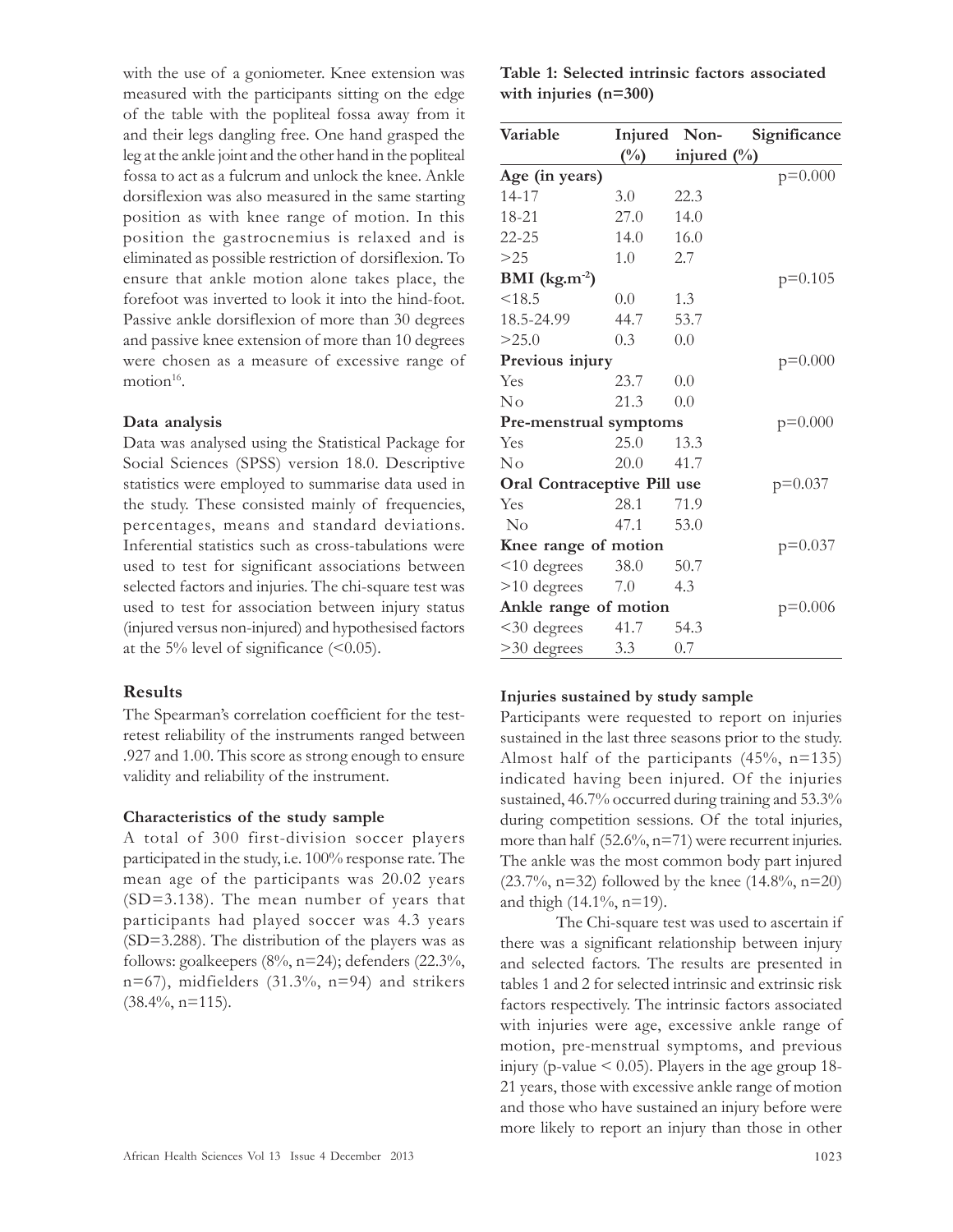age groups, with normal ankle range of motion and those with no previous injuries. The extrinsic factors associated with injuries were the use of OCP, competition level, use of protective equipment, player's position, preventative measurements such as cool down and skills training, and being a member of the national team. Players who cooled down after training or matches, who used protective equipment, were less likely to sustain an injury than those who did not cool down after training or matches or that did not use protective equipment. In addition, players who were a member of the national squad were more likely to report an injury than those who were not a member of the national squad.

|  |                         |  | Table 2: Selected extrinsic factors associated |
|--|-------------------------|--|------------------------------------------------|
|  | with injuries $(n=300)$ |  |                                                |

| Variable                 | Injured Non-   |         | Significance |  |  |
|--------------------------|----------------|---------|--------------|--|--|
|                          | $\binom{0}{0}$ | injured |              |  |  |
|                          |                | $(\%)$  |              |  |  |
| Cool down                |                |         | $p=0.049$    |  |  |
| Yes                      | 39.3           | 60.7    |              |  |  |
| No                       | 50.7           | 49.3    |              |  |  |
| Skills training          |                |         | $p=0.001$    |  |  |
| Yes                      | 39.0           | 61.0    |              |  |  |
| $N_{\Omega}$             | 59.8           | 40.2    |              |  |  |
| Use of shin guards       | $p=0.000$      |         |              |  |  |
| Yes                      | 39.1           | 60.9    |              |  |  |
| No                       | 81.0           | 19.0    |              |  |  |
| Joint supports           |                |         |              |  |  |
| Yes                      | 22.6           | 77.4    |              |  |  |
| No                       | 53.7           | 46.3    |              |  |  |
| Training vs match        | $p=0.000$      |         |              |  |  |
| Training                 | 21.0           | 79.0    |              |  |  |
| Match                    | 24.0           | 76.0    |              |  |  |
| Member of national squad | $p=0.001$      |         |              |  |  |
| Yes                      | 84.0           | 16.0    |              |  |  |
| Nο                       | 41.5           | 58.5    |              |  |  |

## **Discussion**

That soccer is viewed as an increasingly popular sport for women is well established<sup>6</sup>. These authors further alerted us to the famous quote of Sep Blatter that the future of football is feminine. They, however, stated that the demands of the game and the potential injuries should not be underestimated, and that these injuries must be managed appropriately to ensure that young female soccer players have a future in this sport. This current study highlighted the high number of injuries sustained by female soccer players in Rwanda (45%). Although caution should be exercised when comparing this with other studies because of the differing injury definitions, it appears that the prevalence in this study is similar to studies elsewhere<sup>3</sup>. However, some researchers<sup>17</sup> -stress the importance of studies like the current one, as they argue that descriptive studies are important in identifying injury patterns among female soccer players. Researchers 4 also stress the importance of all future studies to use the consensus statement of Fuller et al.  $(2006)^{18}$  with regard to injury definition and methods of data collection.

The majority of injuries in this study were found to be in the lower limbs, consistent with the findings of numerous other studies<sup>3,4,8,19</sup>. Mtshali et al. (2009)<sup>3</sup> are of the opinion that the higher number of ankle and knee injuries could be attributed to cutting, jumping and landing, skills that are different for female soccer players. These authors further postulate that the ankle is the main point of contact in soccer, and is therefore more prone to be injury. Others<sup>20</sup> have posed that joint laxity could be a significant predictor of lower limb injuries in female soccer players.

More than half (52.6%) of the injuries reported in this study were recurrent. This is similar to the findings reported by other researchers<sup>21</sup>. Recurrence of injuries could also be due to inadequate rehabilitation of previous injuries<sup>20</sup>. Furthermore, some injuries might be not be regarded as serious by either the player or the coach, leading to premature return to sport after initial injury<sup>20</sup>. These findings therefore highlight the importance of proper rehabilitation programmes for soccer injuries to prevent the recurrence of injuries. Research has shown a significant reduction in the prevalence of recurrent injuries after the introduction of a prevention programme for players who have sustained injuries $^{22}$ . It is clear that not only is proper rehabilitation important but also the identification of injured players and prevention programmes for such players. The opinion that evidence-based physical tests should be used to determine if players are ready to return to the sport also  $exist^{21}$ . This would therefore require access to adequately trained medical personnel, and their presence at both games and practice sessions. They further emphasise the importance of access to a sports medicine-trained physiotherapist during pre-season training, as they could play a valuable role in the management of acute injuries and in the provision of sport-specific rehabilitation to the players. The total absence of medical personnel at games and practice sessions of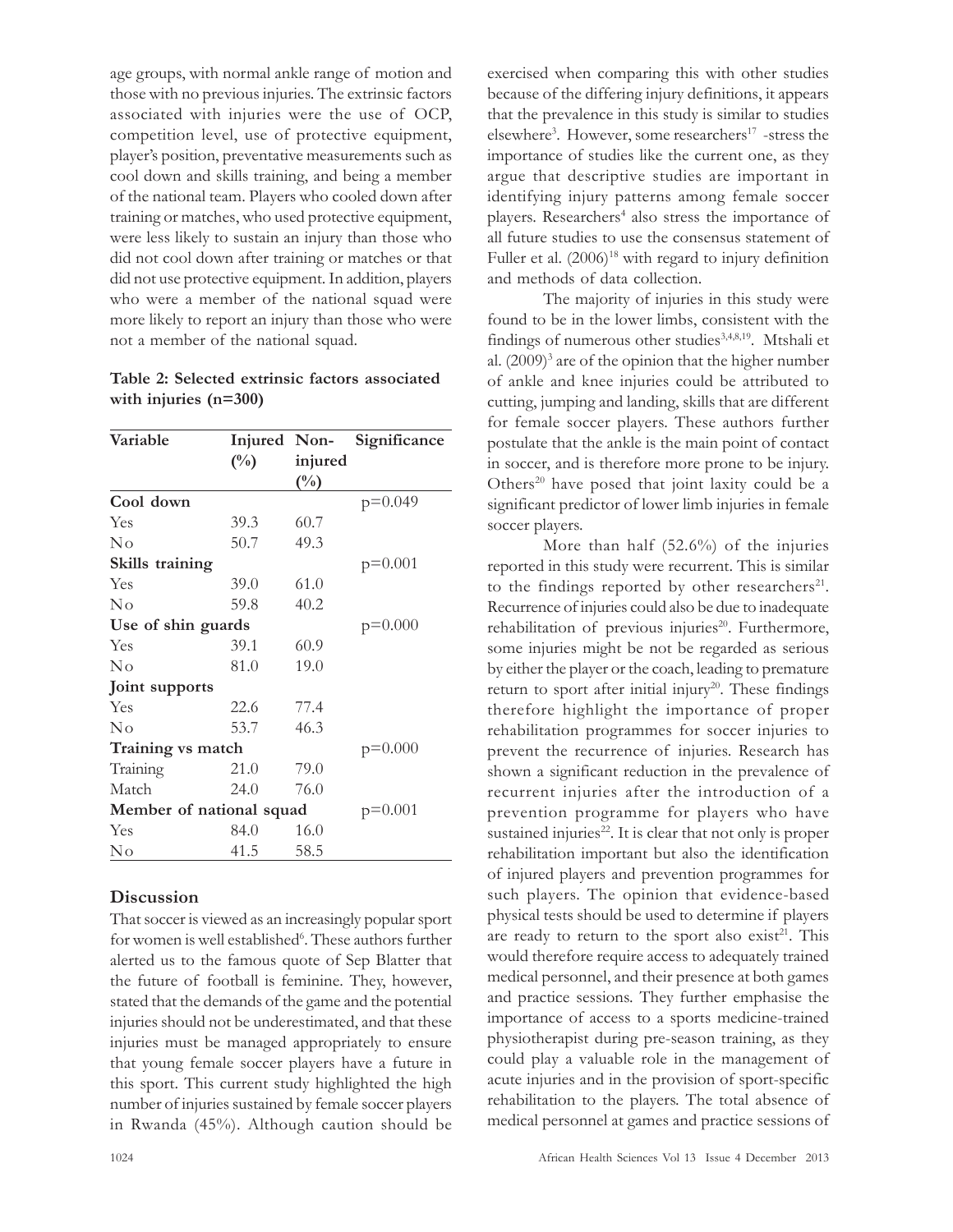all the participating teams in the current study is thus a great cause of concern and should be addressed by the Fédération Rwandaise de Football Association.

The use of protective equipment has been shown to effectively decrease the occurrence of injuries in soccer, by controlling unwanted movements in joints $23$ . The non-use of protective equipment was strongly associated with the occurrence of injuries in this study. Female soccer players in this study hardly ever use joint support, and obviously should be encouraged to do so.

Players who were members of the national team reported a significantly higher number of injuries than those who were not part of the national team. This is similar to the findings of Jacobson and Tegner (2007) who argued that this could be caused by the higher exposure to soccer when part of a national team. Selection for the national team increases not only the exposure time, but also the level of competition and fatigue. In addition, the level of competition appears to be more aggressive at this level, and the desire to keep a place in the national team should not be ignored.

# Conclusion

This study has emphasised the high incidence of injuries among female soccer players and considered the factors associated with injury. The large number of recurring injuries was notable, and emphasised the importance of prevention strategies and access to and presence of adequately trained medical personnel.

# Limitations of the study

It is recognized that the design of this study is a limitation as recall bias (three competitive seasons) could influence the reliability of the injury prevalence. It has been debated that prospective designs are more reliable for injury prevalence unlike retrospective designs that tend to be limited due to recall bias. However, since no studies have been done before to determine the prevalence of soccer injuries amongst female soccer players in Rwanda, this retrospective study would give an idea of the magnitude of the problem. Furthermore, since this study aimed to give an idea of the magnitude of the problem, it did not investigate the intrinsic factors associated with injuries in depth. In addition if exposure time was measured, it would have been possible to compare with similar international studies.

Future research should therefore focus on intrinsic predisposing factors to injury to provide a more comprehensive description of these factors.

## References

- 1. Fédération Internationale de Football Association (FIFA) (2008). Associations. Available at: http://www.fifa.com/ aboutfifa/federations/associ ations.html. Accessed on 20 May, 2010.
- 2. Bangsabo J. The physiology of soccer: with special reference to intense intermittent exercises. Acta Physiologica 1994; 15(619): 1-159.
- 3. Tegnander A, Olsen OE, Mohaldt TT, Engebretsen L, Bahr R. Injuries in Nowergian female elite soccer: a prospective one season cohort study. Knee Surgery, Sports Traumatology, Arthroscopy 2008; 16(2): 194-198.
- 4. Mtshali P, Mbambo-Kekana N, Stewart A, Musenge E. Common lower extremity injuries in female high school soccer players in Johannesburg East District. South African Journal of Sports Medicine 2009; 21: 163-166.
- 5. Silberberg SL. Anterior Cruciate Ligament in Female Soccer Players. Hughston, California, 2010.
- 6. Bennet P, Fawcett L. Trauma injuries sustained by female footballers. Trauma, 2006; 8: 69-76.
- 7. Biedert RM, Bechmann M. Women's soccer injuries, risks and prevention. Del Orthopade, 2005; 34(5): 448-453.
- 8. Giza E, Mithofer K, Farrell L Zarins B, Gill T. Injuries in women's professional soccer. British Journal of Sports Medicine, 2005; 39:212-216.
- 9. Murphy DF, Connolly DAJ, Beynno BD. Risk factors for lower extremity injury: a review of the literature. British Journal of Sports Medicine, 2003, 37(1): 13-29.
- 10. Beynnon B, Murphy D, Alosa D. Predictive factors for lateral ankle sprains: A literature review. Journal of Athletic Training, 2002; 37(4): 376-380.
- 11. Fédération Rwandaise de Football Association (FERWAFA), (2010). Female soccer in Rwanda. FERWAFA report.